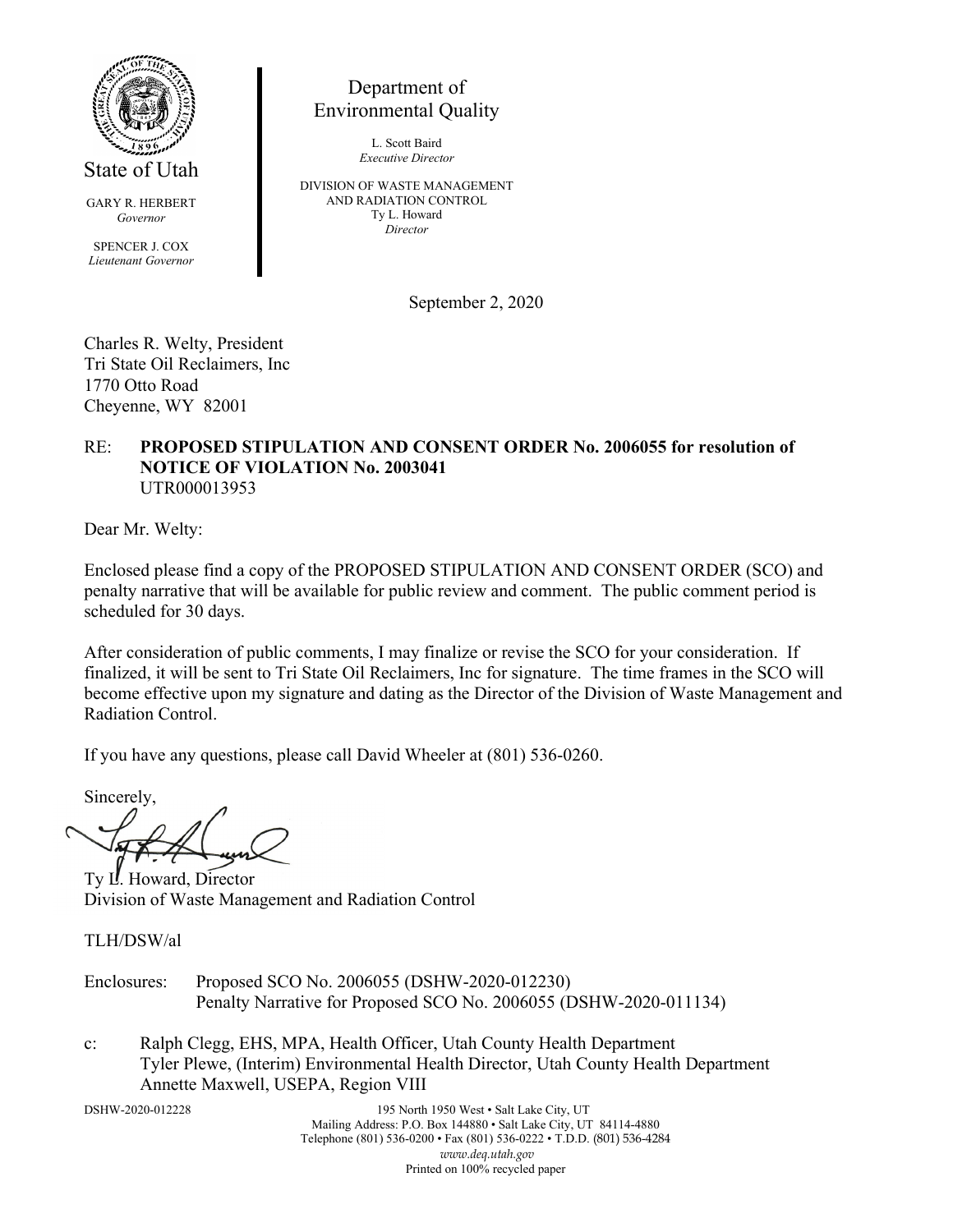---oo0oo---

| In the Matter of:               | <b>PROPOSED STIPULATION AND</b><br><b>CONSENT ORDER</b> |
|---------------------------------|---------------------------------------------------------|
| Tri State Oil Reclaimers, Inc   | No. 2006055                                             |
| Notice of Violation No. 2003041 |                                                         |
| UTR000013953                    |                                                         |

---oo0oo---

This **STIPULATION AND CONSENT ORDER** is issued by the DIRECTOR OF THE UTAH DIVISION OF WASTE MANAGEMENT AND RADIATION CONTROL pursuant to the Utah Used Oil Management Act (the Act), Utah Code §19-6-701, *et seq*.

# **JURISDICTION**

1. The Director has jurisdiction over the subject matter of this CONSENT ORDER pursuant to Utah Code  $\S$ §19-6-705(2)(c) and 19-6-721 for Used Oil and jurisdiction over Tri State Oil Reclaimers, Inc (Tri State) owned and operated by Tri State. Tri State and the Director are the parties to this agreement.

# **FINDINGS**

- 2. Tri State is a Wyoming corporation registered to do business in Utah. Tri State is the owner and operator of the used oil processor facility located at 12370 West Mountain Road, Genola, Utah (Genola facility). Tri State's home office is located at 1770 Otto Road, Cheyenne, WY 82001.
- 3. The Genola facility is a used oil processor facility in Utah County, Utah. Tri State operates the Genola facility under the provisions of its Used Oil Processor Permit (# UOP-0172) issued by the Director on February 2, 2018 (the Permit).
- 4. Tri State is a "person" as defined in Utah Code §19-1-103(4) and is subject to all applicable provisions of the Utah Administrative Code (the Rules), the Act, and the Permit.
- 5. On February 6, 2020, authorized representatives of the Director conducted a compliance evaluation inspection conducted at Tri State's Genola facility. Based on findings documented during the February 6, 2020 inspection, the Director issued NOTICE OF VIOLATION No. 2003041 (NOV) on April 17, 2020, alleging violations by Tri State of the Permit.
- 6. In accordance with the Civil Penalty Policy, R315-102 of the Rules, which considers such factors as the gravity of the violations, the extent of deviation from the Rules, the potential for harm to human health and the environment, good faith efforts to comply, and other factors, the Director calculated and proposed a penalty based on the violations alleged in the NOV.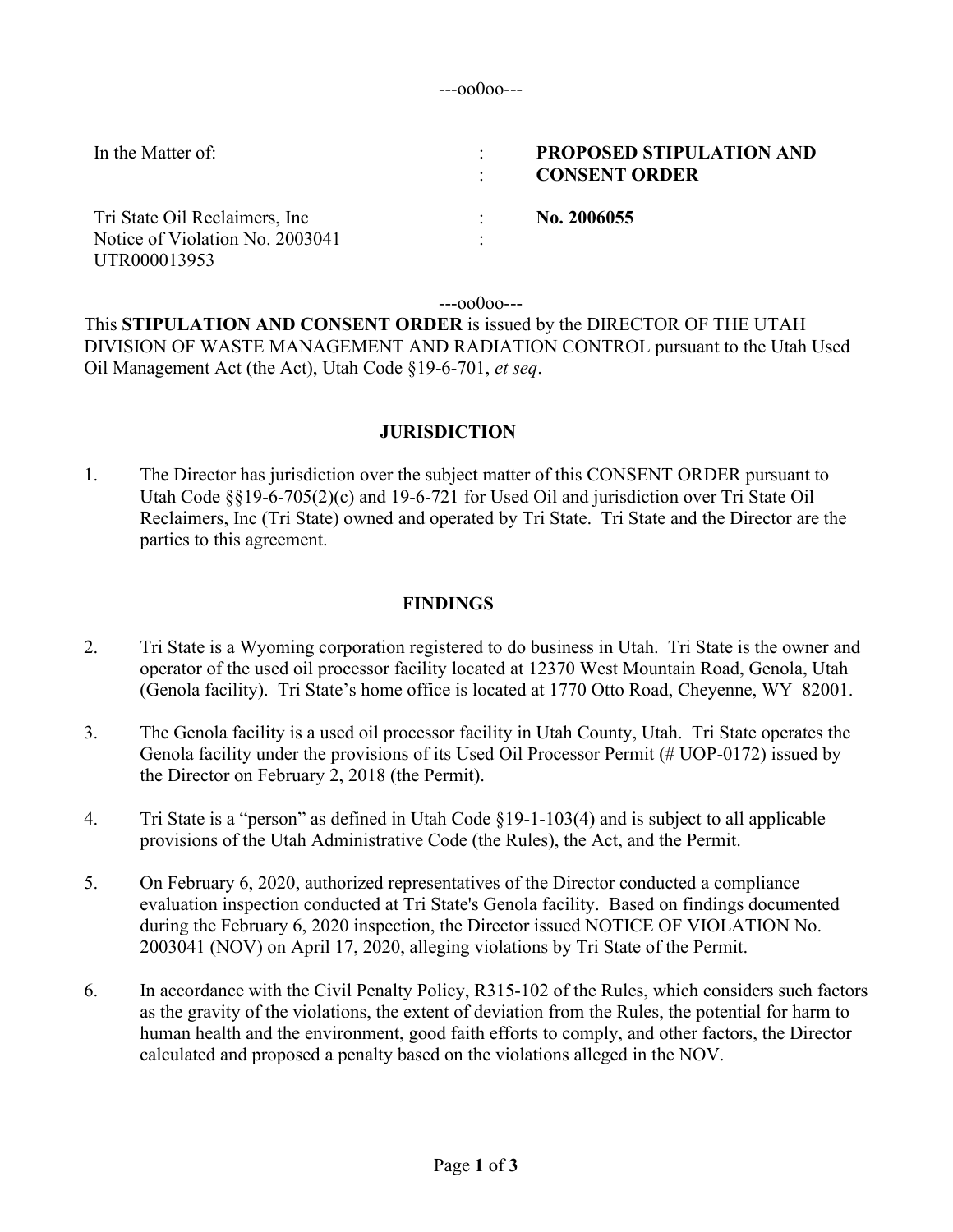### **STIPULATION AND CONSENT ORDER**

- 7. The parties now wish to fully resolve Notice of Violation No. 2003041 (NOV) without further administrative or judicial proceedings.
- 8. In full settlement of the violations alleged in Notice of Violation No. 2003041 (NOV), Tri State shall pay a penalty of \$2,000.00 (two thousand dollars). Payment shall be made within thirty days of the effective date of this CONSENT ORDER. Payment shall be made to the State of Utah, Department of Environmental Quality, c/o Ty L. Howard, Director, Utah Division of Waste Management and Radiation Control, P.O. Box 144880, Salt Lake City, Utah 84114-4880.

### **EFFECT OF CONSENT ORDER**

- 9. For the purpose of this CONSENT ORDER, the parties agree and stipulate to the above stated facts. The obligations in this CONSENT ORDER apply to and are binding upon the Division of Waste Management and Radiation Control and upon Tri State and any of Tri State's successors, assigns, or other entities or persons otherwise bound by law.
- 10. The stipulations contained herein are for the purposes of settlement and shall not be considered admissions by any party and shall not be used by any person related or unrelated to this CONSENT ORDER for purposes other than determining the basis of this CONSENT ORDER. Nothing contained herein shall be deemed to constitute a waiver by the State of its right to initiate enforcement action, including civil penalties, against Tri State in the event of future noncompliance with this CONSENT ORDER, with the Act, with the Rules, or with the Permit; nor shall the State be precluded in any way from taking appropriate action should such a situation arise again Genola facility. However, entry into this CONSENT ORDER shall relieve Tri State of all liability for violations which did arise or could have arisen with respect to the allegations contained in the NOV.

## **EFFECTIVE DATE**

- 11. This **CONSENT ORDER** shall become effective upon execution by Tri State and the Director.
- 12. This CONSENT ORDER shall be subject to public notice and comment for a period of at least 30 days (Comment Period) in accordance with Utah Admin. Code R315-124-34. The Director reserves the right to withdraw or withhold its consent if any comments received during the Comment Period disclose facts or considerations indicating the CONSENT ORDER is inappropriate, improper, or inadequate.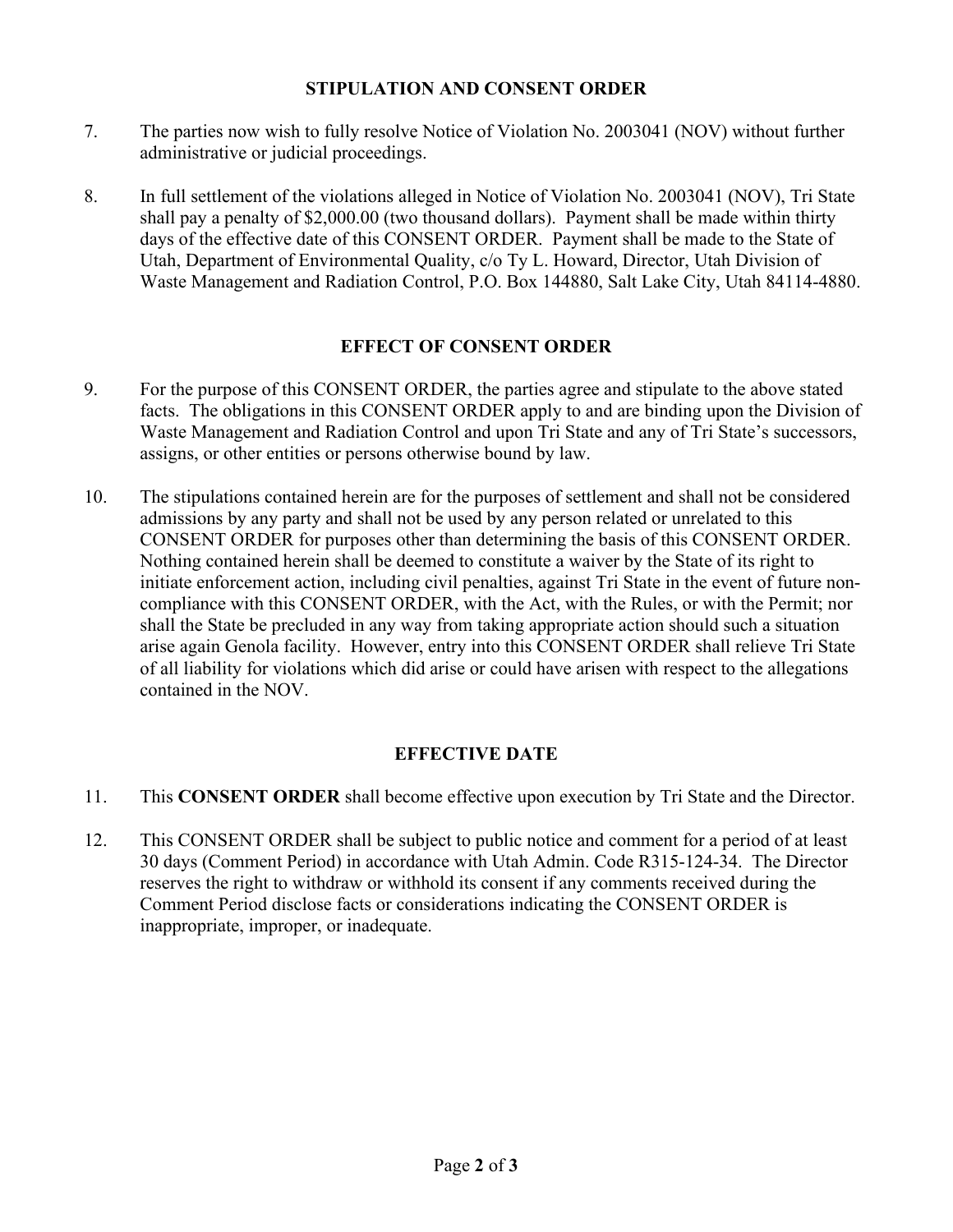### **SIGNATORY**

13. The undersigned representative of Tri State certifies he is authorized to enter into this CONSENT ORDER and to execute and legally bind Tri State.

 $\_$  , and the set of the set of the set of the set of the set of the set of the set of the set of the set of the set of the set of the set of the set of the set of the set of the set of the set of the set of the set of th

Pursuant to the Utah Used Oil Management Act (the Act), Utah Code §19-6-701, et seq., the parties hereto mutually agree and consent to as evidenced below:

Tri State Oil Reclaimers, Inc The State of Utah Division of Waste Management and Radiation Control

Charles R. Welty, President

Ty L. Howard, Director

Date:

Date: